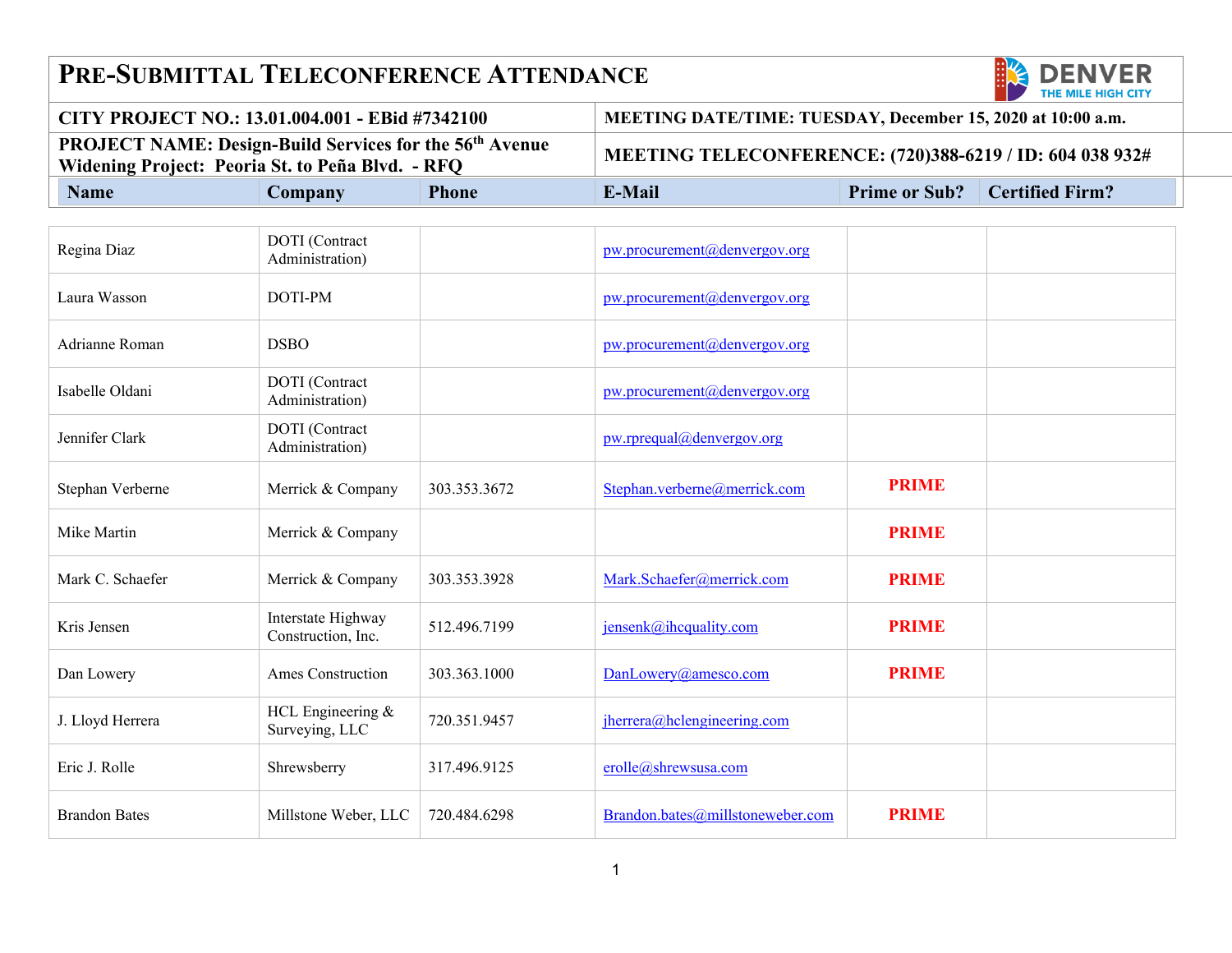## **PRE-SUBMITTAL TELECONFERENCE ATTENDANCE**



| └ CITY PROJECT NO.: 13.01.004.001 - EBid #7342100                                                                  |         |                                                          | MEETING DATE/TIME: TUESDAY, December 15, 2020 at 10:00 a.m. |  |                                      |
|--------------------------------------------------------------------------------------------------------------------|---------|----------------------------------------------------------|-------------------------------------------------------------|--|--------------------------------------|
| <b>PROJECT NAME: Design-Build Services for the 56th Avenue</b><br>Widening Project: Peoria St. to Peña Blvd. - RFQ |         | MEETING TELECONFERENCE: (720)388-6219 / ID: 604 038 932# |                                                             |  |                                      |
| <b>Name</b>                                                                                                        | Company | <b>Phone</b>                                             | E-Mail                                                      |  | <b>Prime or Sub?</b> Certified Firm? |

| Kathy McMillan          | HCL Engineering &<br>Surveying, LLC       | 303.773.1605 | kmcmillan@hclengineering.com     |              | MWBE/SBE/DBE |
|-------------------------|-------------------------------------------|--------------|----------------------------------|--------------|--------------|
| Ali Castro              | Quandary Consultants,<br><b>LLC</b>       | 720.371.5948 | acastro@quandaryconsultants.com  | <b>SUB</b>   |              |
| <b>Shannon Phillips</b> | Triunity, Inc.                            | 712.889.0298 | Shannon.Phillips@triunityeng.com |              |              |
| Landon Baker            | Pinyon                                    | 720.597.0128 | Baker@pinyon-env.com             |              |              |
| Reuben A. Brown         | <b>BWA Diversity</b><br>Consulting        | 713.398.9060 | brown@bwadiversity.com           | <b>SUB</b>   |              |
| Justin Guevara          | Flatiron                                  | 303.710.6193 | JGuevara@flatironcorp.com        | <b>PRIME</b> |              |
| Valerie Hernandez       | <b>PCL Construction</b><br>Services, Inc. | 303.365.6427 | VQHernandez@pcl.com              | <b>PRIME</b> |              |
| Tim Springer            | PCL Construction<br>Services, Inc.        | 720.315.0148 | $t$ jspringer@pcl.com            | <b>PRIME</b> |              |
| Anders Lindgren         | <b>PCL Construction</b><br>Services, Inc. |              |                                  | <b>PRIME</b> |              |
| Jamie Price             | PCL Construction<br>Services, Inc.        |              |                                  | <b>PRIME</b> |              |
| David Huntsinger        | <b>PCL Construction</b><br>Services, Inc. |              |                                  | <b>PRIME</b> |              |
| Jeff Darnell            | PCL Construction<br>Services, Inc.        | 303.908.6072 | JADarnell@pcl.com                | <b>PRIME</b> |              |